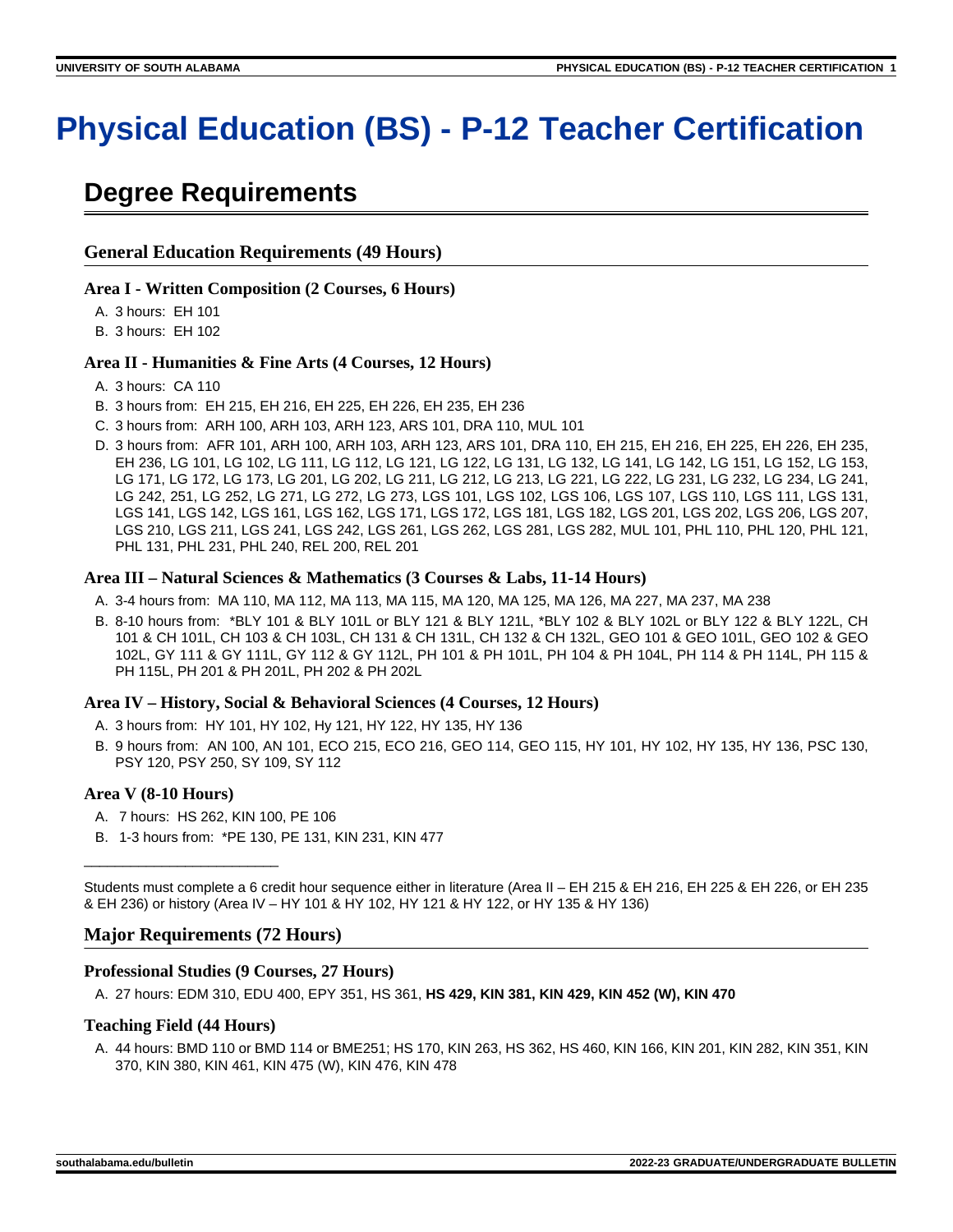## **Minor Requirements (0 Hours)**

A minor is not required for this degree program

### **Notes:**

Courses in BOLD require admission to Candidacy as a prerequisite

## **Additional Information**

### **E-portfolio And Assessment**

Students enrolled in education classes are required to purchase a LiveText membership.

• <https://www.southalabama.edu/colleges/ceps/livetext.html>

### **Teacher Candidacy – Physical Education**

This major contains a professional component comprised of upper level courses (300-400 levels), as shown on the graduation plan, and are only available to students who have gained admission to Teacher Candidacy.

Admission Requirements for Teacher Candidacy:

### Courses and GPA

- Courses: BMD 110 or BMD 114 or BMD 251, CA 110, EDM 310, EDU 400, EPY 351, EH 101, EH 102, KIN 100, KIN 166, and KIN 201
- Hours: 60 credit hours of degree requirements completed
- Minimum Grade Point Averages: 2.5 Program, 2.5 Professional Studies, 2.5 Teaching Field, and 2.5 USA GPA (all GPAs found in degree audit). No grade below a "C" is accepted in Professional Studies.

### ALSDE Background Check

• [https://www.alsde.edu/sec/ec/Pages/background\\_clearance-all.aspx](https://www.alsde.edu/sec/ec/Pages/background_clearance-all.aspx)

Application, Liability Insurance, and Interview

• Completed and scheduled in the UCOM Advising Center during the semester prior to beginning Teacher Candidacy Prerequisites and Certification/Graduation Requirements:

- While in Teacher Candidacy, students must maintain GPAs at or above admission requirement levels
- Prior to Internship, students must pass the Physical Education Praxis [https://www.ets.org/praxis/al/al\\_teacher\\_ed/](https://www.ets.org/praxis/al/al_teacher_ed/)
- Prior to certification and graduation, students must pass edTPA

NOTE: Praxis tests requirements are subject to change as prescribed by the ALSDE. Prior to registering for any Praxis exam, please verify current requirements by going directly to the ALABAMA portion of the ETS Praxis website at http://ets.org/praxis/al.

# **Graduation Plan**

# **Physical Education (BS): P-12 Teacher Certification (120 Total Hours)**

# **First Year - Fall Semester**

| <b>Course ID</b>   | <b>Course Description</b> | <b>Hours</b> |
|--------------------|---------------------------|--------------|
| EH 101 (CP)        | English Composition I     | ບ            |
| <b>HS 170 (CP)</b> | First Aid                 |              |
| HS 262 (CP)        | Personal Health           | ບ            |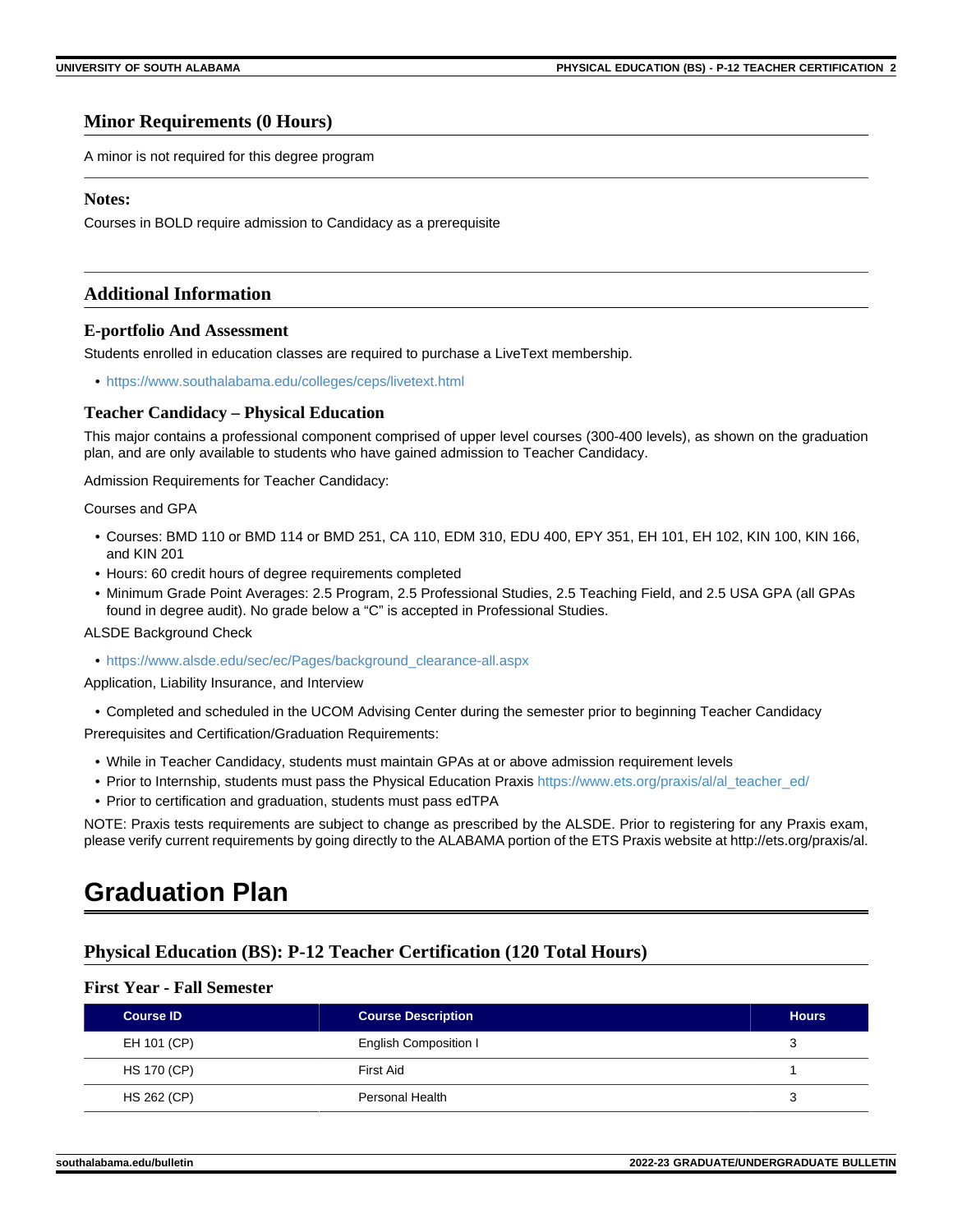| KIN 100 (CP)<br>Concepts of Health and Fitness |                    | c<br>ບ  |
|------------------------------------------------|--------------------|---------|
| Math                                           | **Area III, A      | ว<br>رب |
| Fine Arts                                      | **Area II, C       | 3       |
|                                                |                    |         |
|                                                | <b>Total Hours</b> | 16      |

# **First Year - Spring Semester**

| <b>Course ID</b> | <b>Course Description</b>           | <b>Hours</b> |
|------------------|-------------------------------------|--------------|
| EH 102 (CP)      | <b>English Composition II</b>       | 3            |
| KIN 166 (CP)     | Movement and Rhythms                | 3            |
| History          | **Area IV, A                        | 3            |
| <b>BLY 101</b>   | Life Sciences I (**Area III, B)     | 3            |
| BLY 101 Lab      | Life Sciences I Lab (**Area III, B) |              |
|                  |                                     |              |
|                  |                                     |              |
|                  | <b>Total Hours</b>                  | 16           |

# **Second Year - Fall Semester**

| <b>Course ID</b>                | <b>Course Description</b>           | <b>Hours</b> |
|---------------------------------|-------------------------------------|--------------|
| EDM 310 (CP)                    | Microcomputing Systems in Education | 3            |
| CA 110 (CP)                     | <b>Public Speaking</b>              | 3            |
| Social & Behavioral<br>Sciences | **Area IV, B                        | 3            |
| Science                         | **Area III, B                       | 3            |
| Science Lab                     | **Area III, B                       |              |
| Literature                      | **Area II, B                        | 3            |
|                                 |                                     |              |
|                                 |                                     |              |

| Total Hours | 16<br>$\cdot$ $\cdot$ |
|-------------|-----------------------|
|-------------|-----------------------|

# **Second Year - Spring Semester**

| <b>Course ID</b>                    | <b>Course Description</b>                    | <b>Hours</b> |
|-------------------------------------|----------------------------------------------|--------------|
| BMD 110, BMD 114 or BMD<br>251 (CP) | Anatomy and Physiology I                     | 4            |
| EDU 400 (CP)                        | Education for Exceptional Children and Youth | 3            |
| EPY 351 (CP)                        | Human Growth and Development                 | 3            |
| KIN 263 (CP)                        | Intro to Nutrition                           | 3            |
| <b>KIN 351</b>                      | <b>Sports Skills</b>                         | 3            |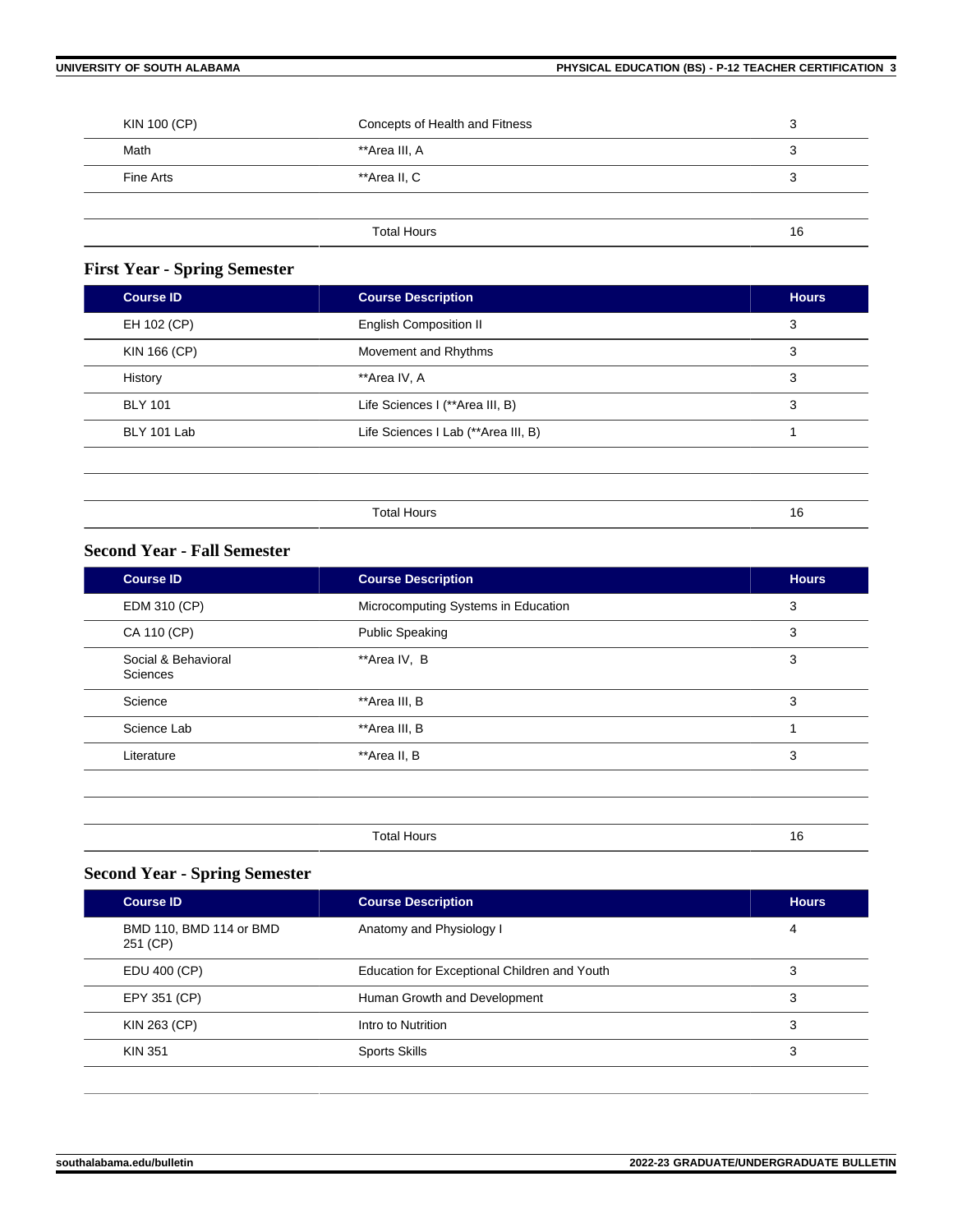| п      |  |   |
|--------|--|---|
| $\sim$ |  | . |

# **Third Year - Fall Semester**

| <b>Course ID</b>                | <b>Course Description</b>          | <b>Hours</b> |
|---------------------------------|------------------------------------|--------------|
| <b>KIN 381</b>                  | <b>Evaluation and Measurements</b> | 3            |
| <b>KIN 476</b>                  | Physiology of Exercise             | 3            |
| <b>HS 361</b>                   | School and Community Health        | 3            |
| Social & Behavioral<br>Sciences | **Area IV, B                       | 3            |
| PE 106                          | Gymnastics                         |              |
| *PE 130                         | *Swimming (Area V, B)              |              |
| <b>KIN 380</b>                  | Kinesiology                        | 3            |
|                                 | <b>Total Hours</b>                 | 17           |

# **Third Year - Spring Semester**

| Course ID              | <b>Course Description</b>       | <b>Hours</b> |
|------------------------|---------------------------------|--------------|
| <b>HS 429</b>          | School Lab Experience - Health  | 0            |
| <b>HS 460 (W)</b>      | Methods in Health Education (W) | 3            |
| Humanities & Fine Arts | **Area II, C                    | 3            |
| <b>KIN 370</b>         | <b>Basic Motor Learning</b>     | 3            |
| <b>KIN 461</b>         | PE for Atypical Children        | 3            |
| <b>KIN 478</b>         | Coaching Theory                 | 3            |
|                        |                                 |              |
|                        | <b>Total Hours</b>              | 15           |

# **Fourth Year - Fall Semester**

| <b>Course ID</b>                | <b>Course Description</b>               |    |
|---------------------------------|-----------------------------------------|----|
| <b>HS 362</b>                   | Drug Education                          | 3  |
| <b>KIN 282</b>                  | Intro to Athletic Training              | 3  |
| <b>KIN 429</b>                  | <b>School Lab Experience - PE</b>       | 0  |
| KIN 452 (W)                     | Methods of Teaching PE (W)              | 3  |
| Social & Behavioral<br>Sciences | **Area IV. B                            | 3  |
| KIN 475 (W)                     | Org and Administration of Health and PE | 3  |
|                                 | <b>Total Hours</b>                      | 15 |

# **Fourth Year - Spring Semester**

| <b>Course ID</b> | <b>Course Description</b>            | <b>Hours</b> |
|------------------|--------------------------------------|--------------|
| <b>KIN 470</b>   | <b>Student Teaching P-12 Program</b> |              |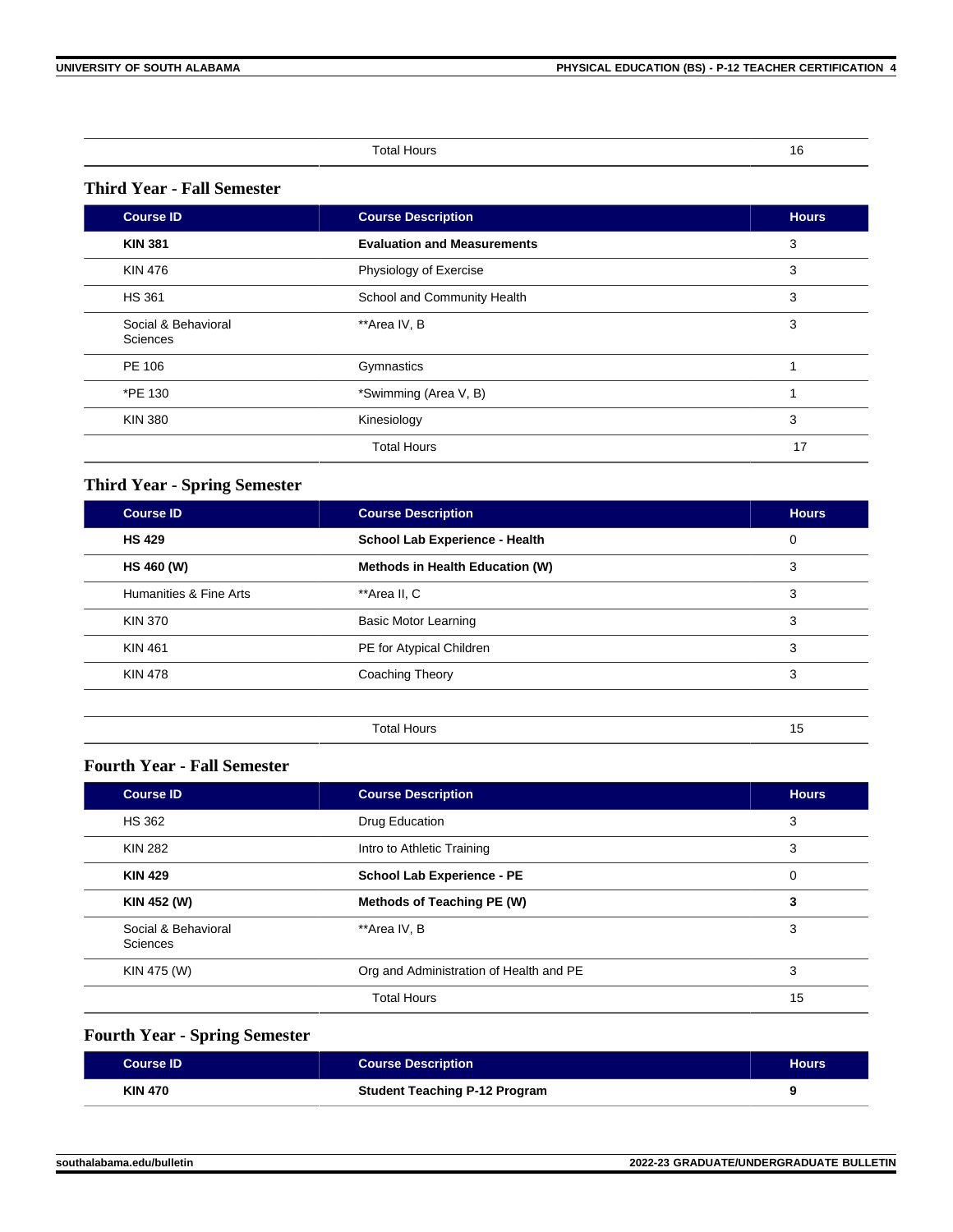Total Hours 9 **Notes** \*Recommended Course \*\*See Requirements (CP) Candidacy Prerequisite (W) Writing-Intensive Course **BOLD** courses require admission to Candidacy

# **Department Information**

| Department of Health, Kinesiology, and Sport | (251) 460-7131                                       |
|----------------------------------------------|------------------------------------------------------|
| Chair                                        | Neil A. Schwarz                                      |
| Professors                                   | Holden, Kovaleski                                    |
| Associate Professors                         | Broach, Forester, Hudson, Keshock, Schwarz           |
| Assistant Professor                          | Colquhoun, Hauff, Keller, Parkes, Stratton, Woltring |
| Senior Instructors                           | Anastasio, Palombo                                   |
| <b>Instructors</b>                           | Botsis, Montgomery                                   |

[Department of Health, Kinesiology, and Sport website](https://www.southalabama.edu/colleges/ceps/hks) [http://www.southalabama.edu/colleges/ceps/hks](https://www.southalabama.edu/colleges/ceps/hks)

The Department of Health, Kinesiology, and Sport offers state and nationally accredited undergraduate programs of study in Physical Education (P-12), Health Education (6-12), and a combined Health (6-12) and Physical Education (P-12) program that lead to Alabama Class B Educator Preparation and Certification. Graduate programs of study are offered in Physical Education (P-12) and Health Education (6-12) that lead to Alabama Class A Educator Preparation and Certification.

The Department offers totally on-line graduate programs in Sport Management and Health Promotion. Undergraduate and graduate programs are available in Exercise Science and Health Promotion. Undergraduate programs are offered in Recreational Therapy and Sport Management and Recreation Studies with concentrations in Sport Administration or Coaching Administration.

 The Department also provides a physical activity instructional program for all university students through courses in physical fitness, lifetime sports, dance, and martial arts. An undergraduate Coaching Certificate program is also offered by the department as well as minors in Sport Management and Recreational Studies and Health and Wellness.

# **Undergraduate**

# **Requirements For Admission To Candidacy In Teacher-certification Programs (HS And PE)**

All students must apply in the Advising Center (UCOM 3360), for admission to teacher candidacy. This is normally done during the final semester of the sophomore year or first semester of the junior year. All previously listed requirements of the University and College must be met prior to application.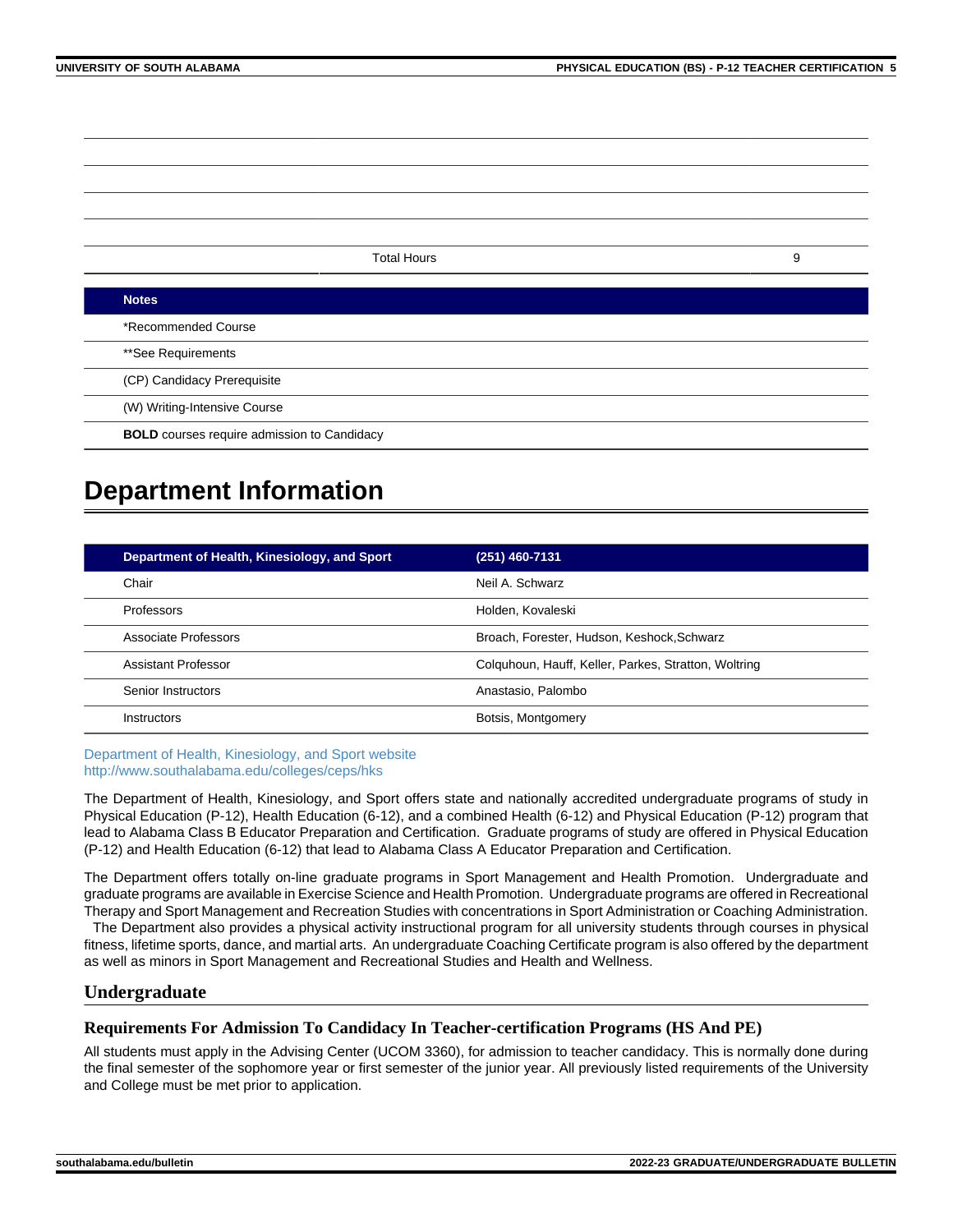Teacher Candidacy Admission Requirements for Physical Education (P-12) & Health (6-12) majors, & merged Health (6-12) and Physical Education (P-12).

# **Hours:**

60 semester hours (48 must be in General Education). A minimum of 12 semester hours must be taken at USA.

# **GPA Requirements:**

- 2.5 Minimum Overall USA GPA (All work attempted at USA).
- 2.5 Minimum Program GPA (All courses used on this Advising Sheet, including transfer work).
- 2.5 Minimum Professional Studies GPA (All courses used in the Professional Studies area, including transfer work).
- 2.5 Minimum Teaching Field GPA (All courses used in the Teaching Field, including transfer work).
- No grade below a "C" will be accepted in Professional Studies courses.

# **Course Requirements:**

- Course requirements for PE P-12 Majors: CA 110, EH 101, EH 102, BMD 114 or BMD 110 or BMD 251, EDM 310, EDU 400, EPY 351, KIN 100, KIN 201, and KIN 166.
- Course requirements for merged Health (6-12) and Physical Education (P-12): CA 110, EH 101, EH 102, BMD 110, BMD 114 or BMD 251, EDM 310, EDU 400, EPY 351, KIN 100, KIN 201, HS 262, HS 263
- Course requirements for Health 6-12 Majors: CA 110, EH 101, EH 102, BMD 114, EDM 310, EDU 400, EPY 351, KIN 100, KIN 201, HS 170, HS 262, and KIN 263.

# **Other Requirements:**

- Proof of clear SDE fingerprinting/background check and professional liability insurance.
- Completion of the Dispositions Survey and a signed teacher Candidacy application form.
- Completion of a satisfactory departmental interview with your assigned advisor. Recommendation of advisor, department chairperson and approval of the Candidacy Committee.
- Sufficient physical ability and emotional stability to perform as a teacher.

# **Application/Admission Information:**

- Candidacy applications are due the semester in which the student completes all candidacy requirements. The intent is for students to apply for Candidacy AND meet with their content area advisor prior to registration to enable appropriate planning decisions for upcoming semesters.
- Apply for Candidacy in the Advising Center (UCOM 3360).
- The College of Education and Professional Studies Candidacy Committee may recommend, defer or deny admission to the program.

Admission to Candidacy will remain deferred until all requirements have been met and grades are submitted at the end of the term. Once grades are available and all requirements are met, the Office of Student Services will notify students via their official JAG e-mail account when they have been admitted to Candidacy. Students will then be able to register for Candidacy courses.

# **Requirements For Admission To Candidacy Non-teacher-certification Programs**

All students must apply for admission to a program during the semester immediately following the completion of 60 semester hours of credit provided they meet the requirements listed below. Courses in progress during the semester the student makes application for candidacy may be used in the candidacy application process. Admission to a non-teacher certification program requires that

- 1. The student:
	- a. declare a specialization
	- b. take any necessary tests
	- c. submit to any needed evaluations
	- d. be available for necessary interviews
- 2. The student's application receives approval from the advisor and departmental chair. The application must be submitted to the College of Education and Professional Studies Advising Center by the second week of the semester in which the student is eligible to be admitted.
- 3. The student's application receives approval from the Undergraduate Candidacy Committee